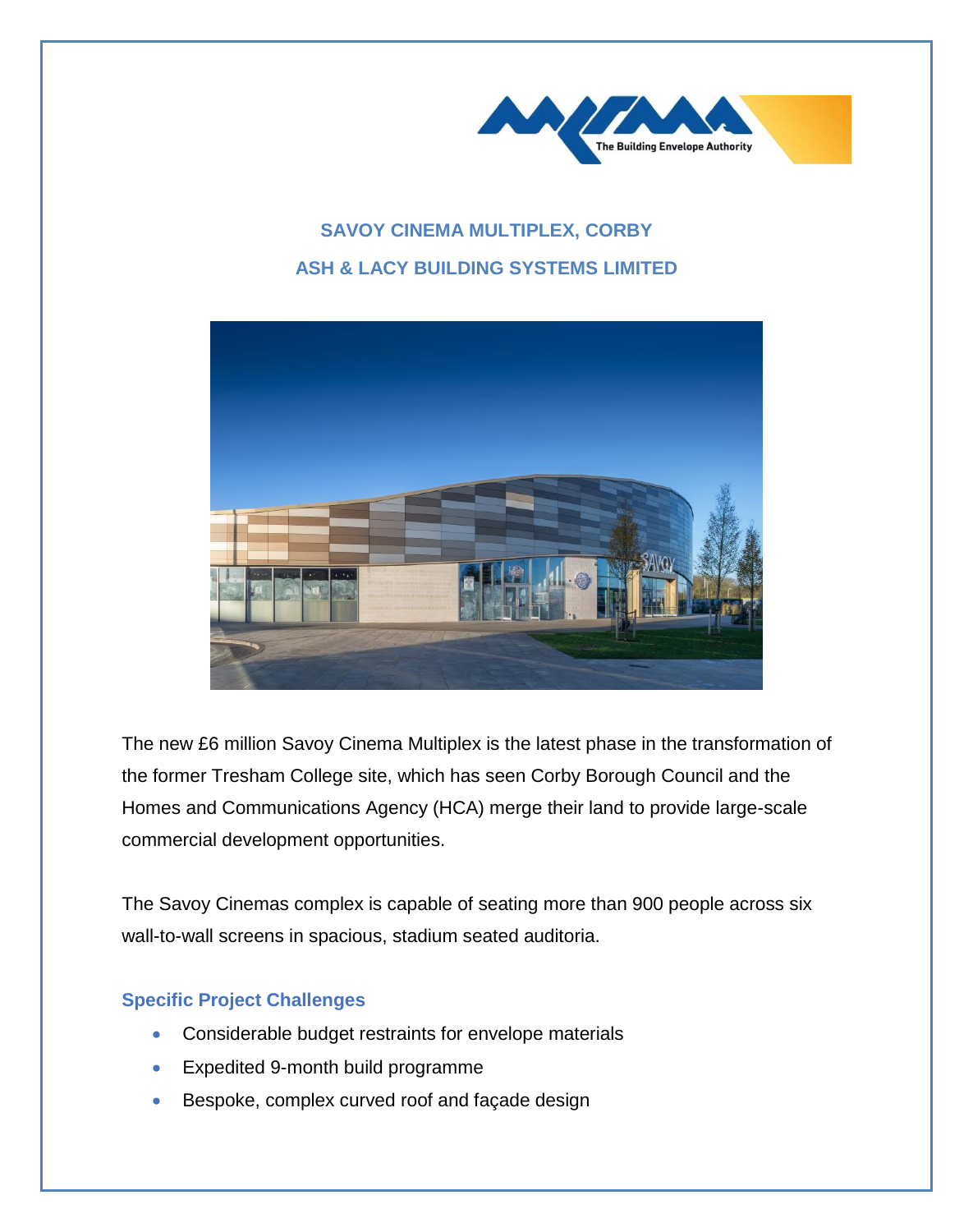## **Solutions Offered**

- Site rolled top sheets were supplied to provide a continuous seamless finish to the standing seam roof, whilst also offering time savings against programme.
- 2mm thick, anodised aluminium plank, supported by a bespoke helping hand support system, to provide a cost effective, yet flexible and accurate façade solution
- A single point 25-year warranty covering roof and façade products, including interface detailing between systems



## **Project details**

| <b>Architect</b>             | NBDA Architects                                                                   |
|------------------------------|-----------------------------------------------------------------------------------|
| <b>Main contractor</b>       | <b>Mulberry Construction Group</b>                                                |
| <b>Installer</b>             | <b>Bak Cladding Solutions</b>                                                     |
| <b>Products</b>              | Standing seam roof and structural deck<br>Perforated rainscreen plank and support |
| <b>System accreditations</b> | BBA                                                                               |